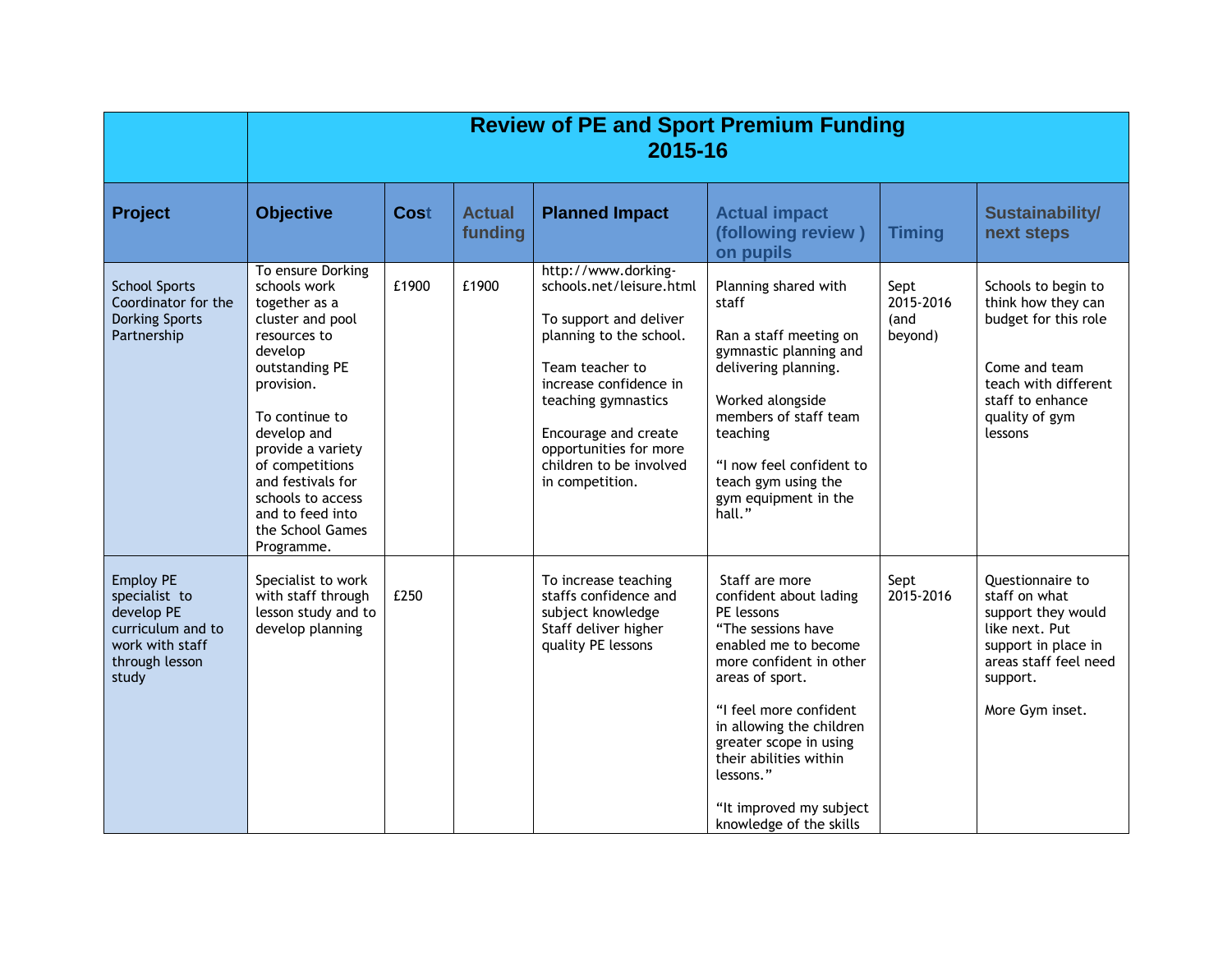|                                                                  |                                                                                                         |                                                                  |                                                                                                                                                                                                                          | needed within athletics.<br>It gave me different<br>ideas of how the<br>children could practise<br>those skills."<br>"It allowed me to<br>understand the<br>expectations of the chn<br>ability in this sport." |                    |                                                                                                                                    |
|------------------------------------------------------------------|---------------------------------------------------------------------------------------------------------|------------------------------------------------------------------|--------------------------------------------------------------------------------------------------------------------------------------------------------------------------------------------------------------------------|----------------------------------------------------------------------------------------------------------------------------------------------------------------------------------------------------------------|--------------------|------------------------------------------------------------------------------------------------------------------------------------|
| Curriculum<br><b>Resources</b>                                   | Equipment and<br>resources to<br>enhance<br>curriculum:<br>Gymnastics<br>apparatus.                     | £5296                                                            | Update gymnastics<br>equipment<br>To improve quality of<br>teaching by enabling<br>staff to teach<br>gymnastics to a higher<br>level.                                                                                    | Higher quality<br>gymnastic equipment<br>means that teachers can<br>deliver higher quality<br>lessons. More mats<br>means children don't<br>have to share                                                      | Sept<br>2015-2016  | Built up resources so<br>future costs are<br>minimised and can<br>come from PE budget                                              |
| Employ a<br>coach/teacher/TA<br>to run a<br>Change for life club | To encourage<br>children to lead<br>healthier and<br>more active<br>lifestyles                          | £420                                                             | To increase the number<br>of children taking part<br>in sports activities.                                                                                                                                               | 15 children attend the<br>club. Very positive<br>comments from those<br>involved although were<br>reluctant at first.                                                                                          | April 2016         | Keep funding club<br>and identifying the<br>children who would<br>benefit from<br>attending.                                       |
| Employment of<br>coach to run clubs.                             | To provide<br>additional clubs<br>for children to<br>extend the range<br>of activities for<br>years 1-3 | £35 an<br>hour x 2<br>clubs a<br>week<br>for 12<br>weeks<br>£420 | Increase number of<br>children year 1/2<br>children participating in<br>sports clubs<br>participating in after<br>school clubs.<br>Introduce new sports<br>and activities to<br>encourage more children<br>to take part. | Clubs attended by25<br>children.                                                                                                                                                                               | March<br>2015-2016 | Fund for another<br>year also fund a year<br>3 /4 multi-sport club<br>to keep engaging<br>those who attended<br>the club at Year 2 |
| To support and<br>improve pupils<br>performance at               | Equipment for<br>competition<br>training                                                                | £718                                                             | Enable teams to<br>practice all events for<br>sports hall athletics                                                                                                                                                      | Improved final position<br>in competitions.                                                                                                                                                                    | Oct 2015           | Equipment available<br>to increase<br>opportunities offered                                                                        |